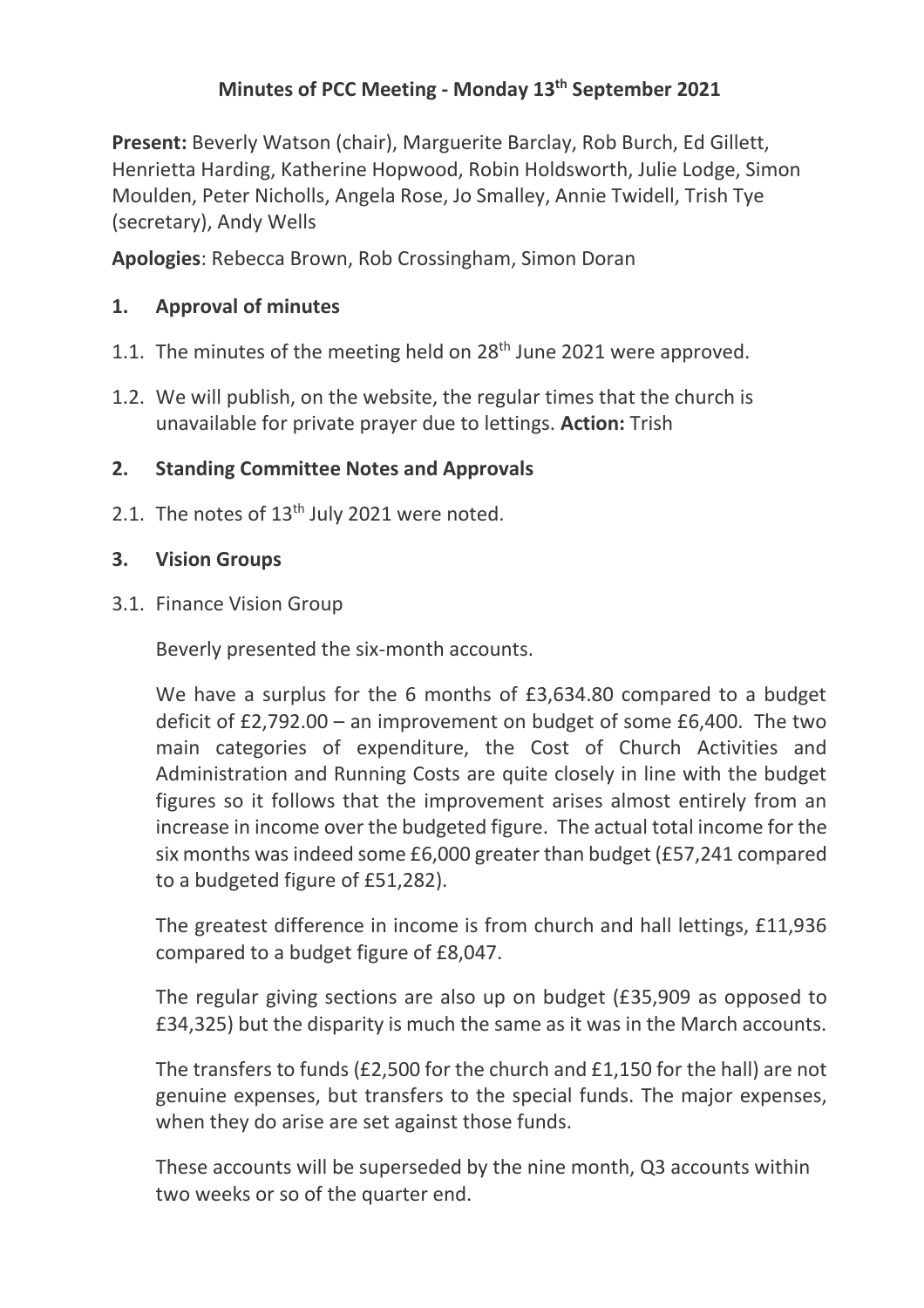Rob Burch suggested that the monies being transferred back from the Window and Chair funds, should go into the maintenance funds as they are concerned with the building. **Action:** Finance Vision Group to discuss.

### **4. Transforming Church Plan**

4.1. Focus on Premises

Robin presented an update from the Premises Vision Group.

All Saint's Church is all about its people and the community it serves rather than the building itself. However, our church was built 50 years ago and has received little planned maintenance in that time. Every five years we are inspected by an architect who reports on the state of the buildings to the Diocese.

"Transforming Church" and its goals has given us an opportunity to look more seriously at the building and how in future it could become a focal point in the community. Hence a dynamic plan is drawn up every two years which helps to focus on the building's changing needs. At the same time, day to day issues have to be resolved. You will see from the current plans that it is forward looking and poses some challenging questions.

The upgrading of the Reading Room has just been completed; but will it meet the needs of the community's activities?

Some issues have arisen following the removal of the pews in the church. How and where do we store the excess chairs? Also, the consideration of the potential need for extra toilets which will be accessible for all activities in the church.

We have consulted our quinquennial architect and asked him to design some outline plans to help us with these points. The idea of a three-toilet block will be examined. Similarly, the extension of the rear of the Church Hall will be looked at. This would help to minimise storage in parts of the church e.g. the Chapel. One of the wooden sheds on the field, currently used by Montessori, is being replaced at a cost of around £3k, £1k of which comes from our local Surrey County Councillor.

In the longer term we will be looking again at the Big Picture which may consider improving kitchen facilities and some radical ideas such as finding ways to join the church and hall into one unit. For some of the projects substantial funding will be needed but we are confident that external funds are available.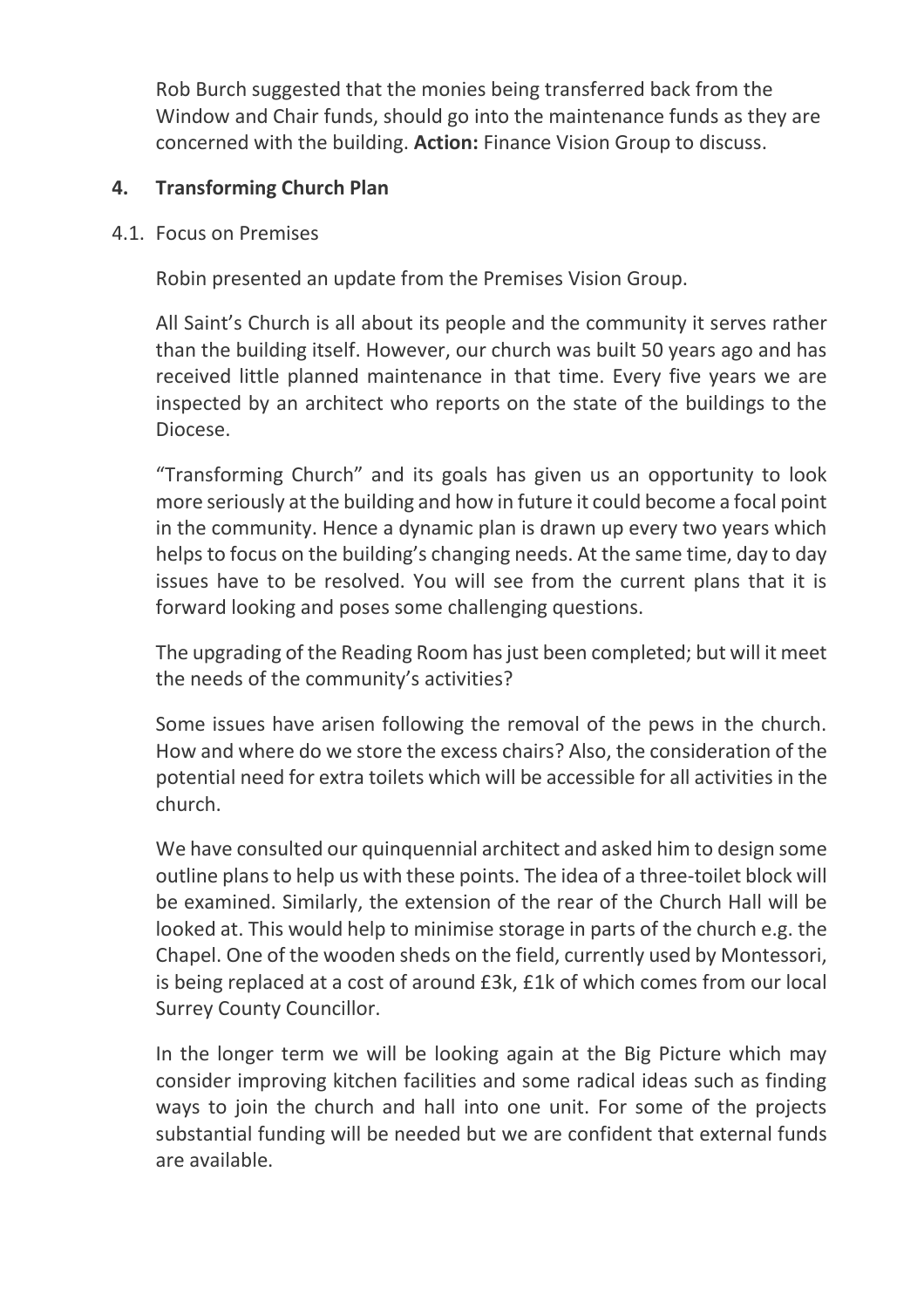The Premises Vision Group has six members at present (more volunteers are welcome to join us) and they put in many hours on both day to day problems and considering how to tackle the longer-term tasks. Work mornings have been held throughout the year but we MUST encourage more people to help out on these occasions as the general maintenance tasks are endless.

An ongoing issue has been the subsidence in the Chapel and Library areas. This has manifest itself in structural cracks and alarmingly in the movement of the Chapel window. Continuous monitoring of the crack movements has been taking place over the past two years. The cause of the movements is probably a combination of several things. The clay subsoil is the main candidate. In the dry spells the clay has been shrinking but with water being prevalent it expands. We have just improved the escape of rainwater from the church's roof by replacing a broken underground drain pipe. I have had preliminary talks with an underpinning specialist contractor who estimated that something in excess of £40k would be needed to ensure no more harmful movements.

Of growing aesthetic concern has been the bell tower. We believe that we have stopped the ingress of water through the wooden legs. Unfortunately, the slats are breaking up. Access to repair them presents health and safety problems as does the selection and shaping of the replacement material.

Finally, we need to improve the heat retention in church. With the eco group we are examining alternative heating systems. We are also looking at the glazing in the clerestory windows.

So much to do, But we are driven by the need to make our Church a safe, comfortable and inviting place for the whole community to enjoy.

# **5. Vicar's Report**

Beverly reported on events since Standing Committee:

- We have finished part 7 of the Pilgrim Course and started the final part 8. The course will have run for 48 weeks in total.
- We held a Youth Group BBQ that nine young people attended. It was a good bonding session. We're following it up with a Pizza Night next Sunday.
- The small groups are all up and running. One high point was the Young Adults BBQ on 7<sup>th</sup> August.
- On  $14<sup>th</sup>$  August we had Lydia & Sam's wedding, only the  $2<sup>nd</sup>$  wedding in Beverly's time here. It was a true All Saints event and Beverly gave her thanks to everyone involved.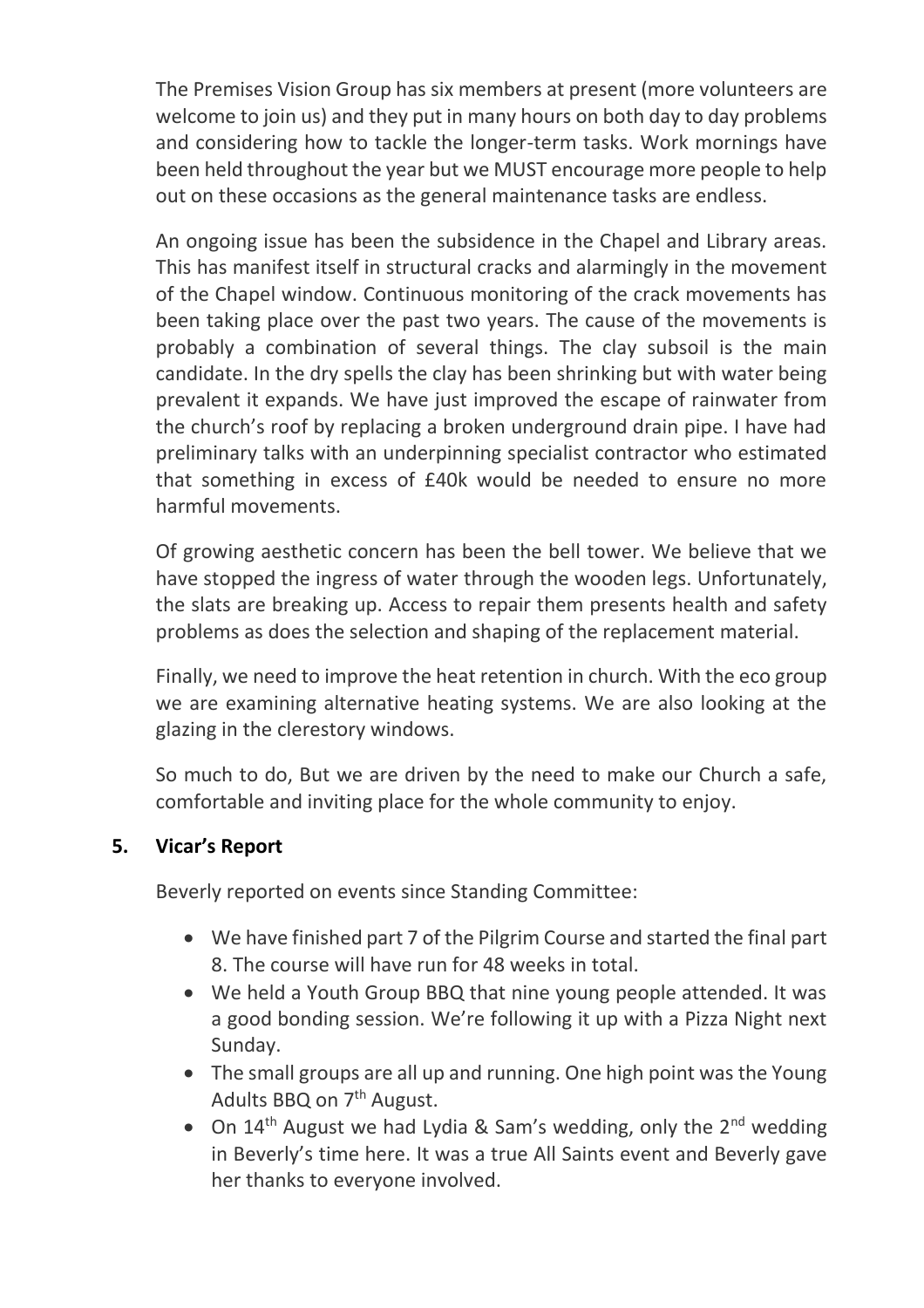- On 5<sup>th</sup> September we saw our first Thanksgiving service in 18 months, followed by the church family picnic.
- The new term has now started and Children's Church is open once again, starting with 12 attending a launch breakfast.
- "Worship Weekly" is the theme for this term. If we all worshipped each week, we would see 150 adults and 50 children in church. Beverly is encouraging the PCC and all leaders to lead by example.
- Planning ahead, we have the Autumn Fayre next Saturday, Queen Eleanor's School assemblies and Dray Court services.

## **6. Approvals**

6.1. Permission to Officiate – Dave Barclay renewal

**Proposal:** The PCC of All Saints Guildford supports the Vicar, the Revd Beverley Watson, in her request that Mr David Barclay be given Permission to Officiate as a Lay Minister (Reader) in this parish between now and 30<sup>th</sup> November 2022

**Proposed:** Beverly Watson; **Seconded:** Henrietta Harding; All in favour

6.2. Lay Pastoral Visitor's Course – Carolyn Nicholls

**Proposal:** The PCC approve Carolyn Nicholl's attendance at the Lay Pastoral Visitor's Course starting on 16<sup>th</sup> October.

**Proposed:** Henrietta Harding; **Seconded:** Julie Lodge; All in favour

6.3. Summary of email approvals

Trish presented a summary of PCC decisions made by email since the last meeting for minuting purposes. See Appendix A.

# **7. Safeguarding**

7.1. Update

Julie reported that training was ongoing and that we're awaiting more courses to be made available. Safer recruitment going well with the help of Carolyn. Joanna Brown has been safely recruited in record time!

### **8. Meeting Format**

A discussion was had concerning the format of future meetings and whether they should be held via Zoom or in person.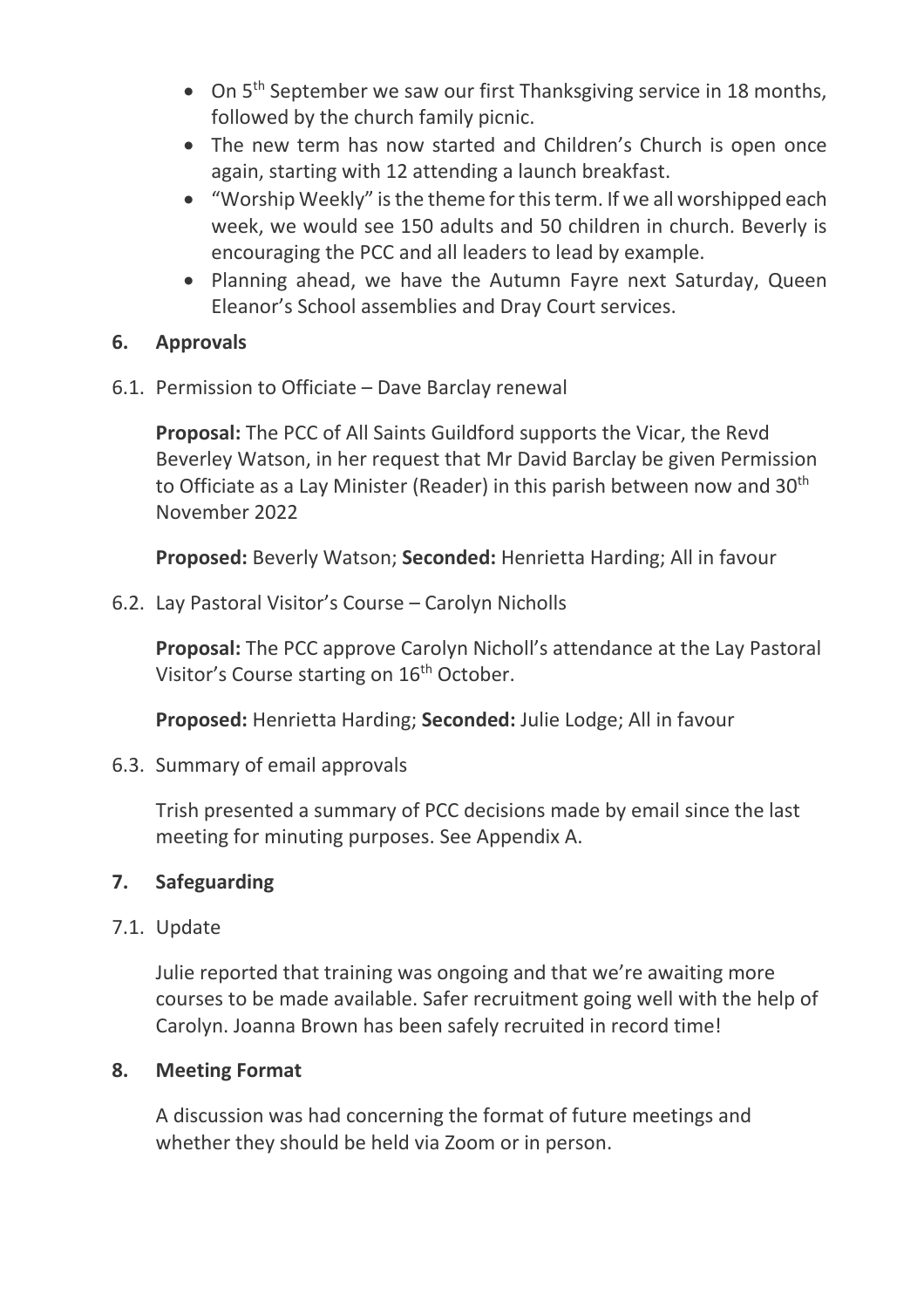It was decided that Standing Committee meetings would be held on Zoom, with PCC meetings being held in person, in the Reading Room. We might choose to hold a PCC meeting via Zoom in the case of inclement weather or if restrictions return.

## **9. Dates of future meetings**

PCC time away – 25th September 2021, Willow Grange 11.30am after Big Questions

Standing Committee – 12th October 2021

PCC – 15th November

**PART 2** (*Confidential items*) (none)

Minutes approved on 15<sup>th</sup> November 2021

Signed:

**Note: The [Parish Safeguarding Handbook](https://www.churchofengland.org/sites/default/files/2019-03/Parish%20Safeguarding%20Handbook%20March%202019.pdf) is referenced here for your convenience.**